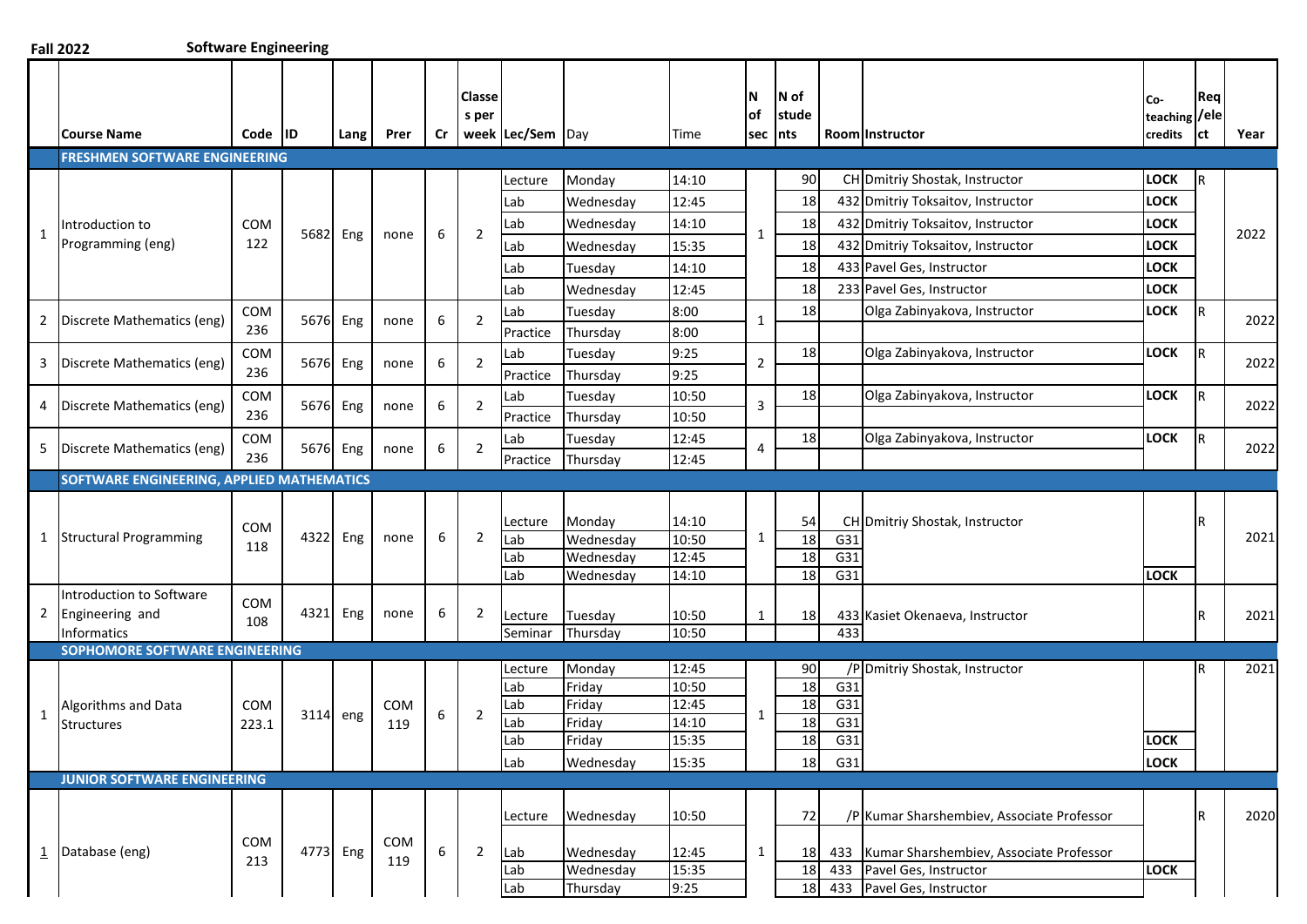|                |                                    |                     |          |     |                                     |   |                | Lab                | Thursday            | 12:45                      |                | 18 |     | 433 Pavel Ges, Instructor                   |             |              |               |
|----------------|------------------------------------|---------------------|----------|-----|-------------------------------------|---|----------------|--------------------|---------------------|----------------------------|----------------|----|-----|---------------------------------------------|-------------|--------------|---------------|
|                | <b>Operating Systems</b>           |                     |          |     |                                     |   |                | Lecture            | Tuesday             | 12:45                      | 1              | 65 |     | /P Dmitriy Toksaitov, Instructor            |             | $\mathsf{R}$ | 2020          |
| $\overline{2}$ |                                    |                     |          |     |                                     |   |                | Lab                | Friday              | 12:45                      |                | 18 |     | 432 Dmitriy Toksaitov, Instructor           |             |              |               |
|                |                                    | COM<br>341.1        | 3325     | Eng | COM                                 | 6 | $\overline{2}$ | Lab                | Friday              | 14:10                      |                | 18 |     | 432 Dmitriy Toksaitov, Instructor           |             |              |               |
|                |                                    |                     |          |     | 410.1                               |   |                | Lab                | Friday              | 15:35                      |                | 18 |     | 432 Dmitriy Toksaitov, Instructor           |             |              |               |
|                |                                    |                     |          |     |                                     |   |                | Lab                | Tuesday             | 15:35                      |                | 11 |     | 433 Pavel Ges, Instructor                   |             |              |               |
|                |                                    |                     |          |     |                                     |   |                | Lecture            | Tuesday             | 10:50                      |                | 65 |     | /P Kumar Sharshembiev, Associate Professor  |             | R            | 2020          |
| 3              | Algorithm Languages                | COM                 | 4974 Eng |     | COM                                 | 6 | $\overline{2}$ | Lab                | Thursday            | 10:50                      | $\mathbf{1}$   | 18 |     | 432 Kumar Sharshembiev, Associate Professor |             |              |               |
|                |                                    | 393                 |          |     | 410.1                               |   |                | Lab                | Tuesday             | 12:45                      |                | 18 |     | 433 Pavel Ges, Instructor                   |             |              |               |
|                |                                    |                     |          |     |                                     |   |                | Lab                | Thursday            | 14:10                      |                | 18 |     | 433 Pavel Ges, Instructor                   | <b>LOCK</b> |              |               |
|                |                                    |                     |          |     |                                     |   |                | Lab                | Wednesday           | 14:10                      |                | 11 |     | 433 Pavel Ges, Instructor                   |             |              |               |
|                | <b>SENIOR SOFTWARE ENGINEERING</b> |                     |          |     |                                     |   |                |                    |                     |                            |                |    |     |                                             |             |              |               |
|                |                                    | <b>COM</b>          |          |     | <b>COM</b>                          |   |                | Lecture            | Tuesday             | 14:10                      |                | 32 |     | 432 Dmitriy Toksaitov, Instructor           |             |              | 2019          |
| 1              | Software Engineering I             | 421.1               | 3705     | Eng | 119                                 | 6 | $\overline{2}$ | Lab                | Thursday            | 12:45                      | 1              | 16 | 432 |                                             |             |              |               |
|                |                                    |                     |          |     |                                     |   |                | Lab                | Thursday            | 14:10                      |                | 16 | 432 |                                             |             |              |               |
| $\overline{2}$ | <b>Information Security</b>        | COM                 | 3953 Eng |     | COM                                 | 6 | 2              | Lecture            | Tuesday             | 12:45                      | 1              | 18 |     | G31 Kumar Sharshembiev, Associate Professor |             | R            | 2019          |
|                |                                    | 424.1               |          |     | 324.1                               |   |                | Lab                | Thursday            | 12:45                      |                |    | G31 |                                             |             |              |               |
| 3              | Senior Project I                   | <b>COM</b><br>431.1 | 3706 Eng |     | COM<br>119<br>410.1<br>341.1        | 6 | $\overline{2}$ | Lecture<br>Seminar | Monday<br>Friday    | 12:45<br>12:45             | 1              | 18 | 433 | 433 Almaz Bakenov, Associate Professor      |             | R            | 2019          |
| 4              | Senior Project I                   | <b>COM</b><br>431.1 | 3706     | Eng | <b>COM</b><br>119<br>410.1<br>341.1 | 6 | $\overline{2}$ | Lecture<br>Seminar | Monday<br>Friday    | 14:10<br>14:10             | $\overline{2}$ | 18 | 433 | 433 Almaz Bakenov, Associate Professor      |             |              | 2019          |
|                | <b>ELECTIVES</b>                   |                     |          |     |                                     |   |                |                    |                     |                            |                |    |     |                                             |             |              |               |
| 1              | <b>Competitive Programming</b>     | COM/<br>SPO<br>200  | 4320     | Eng | none                                | 0 | $\overline{2}$ | Lecture            | Tuesday             | 14:10<br>10:50-            | 1              | 18 | G30 | G30 Azamat Derkenbaev, Instructor           |             |              | 2021-<br>2018 |
|                |                                    | COM/                |          |     |                                     |   |                | lLab               | Saturday            | 14:00                      |                |    |     |                                             |             |              |               |
| $\overline{2}$ | <b>Competitive Programming</b>     | <b>SPO</b><br>200   | 4320     | Eng | none                                | 0 | $\overline{2}$ | Lecture<br>Lab     | Tuesday<br>Saturday | 15:35<br>$12:45-$<br>15:25 | 2              | 18 | G30 | G30 Azamat Derkenbaev, Instructor           |             | E            | 2021-<br>2018 |